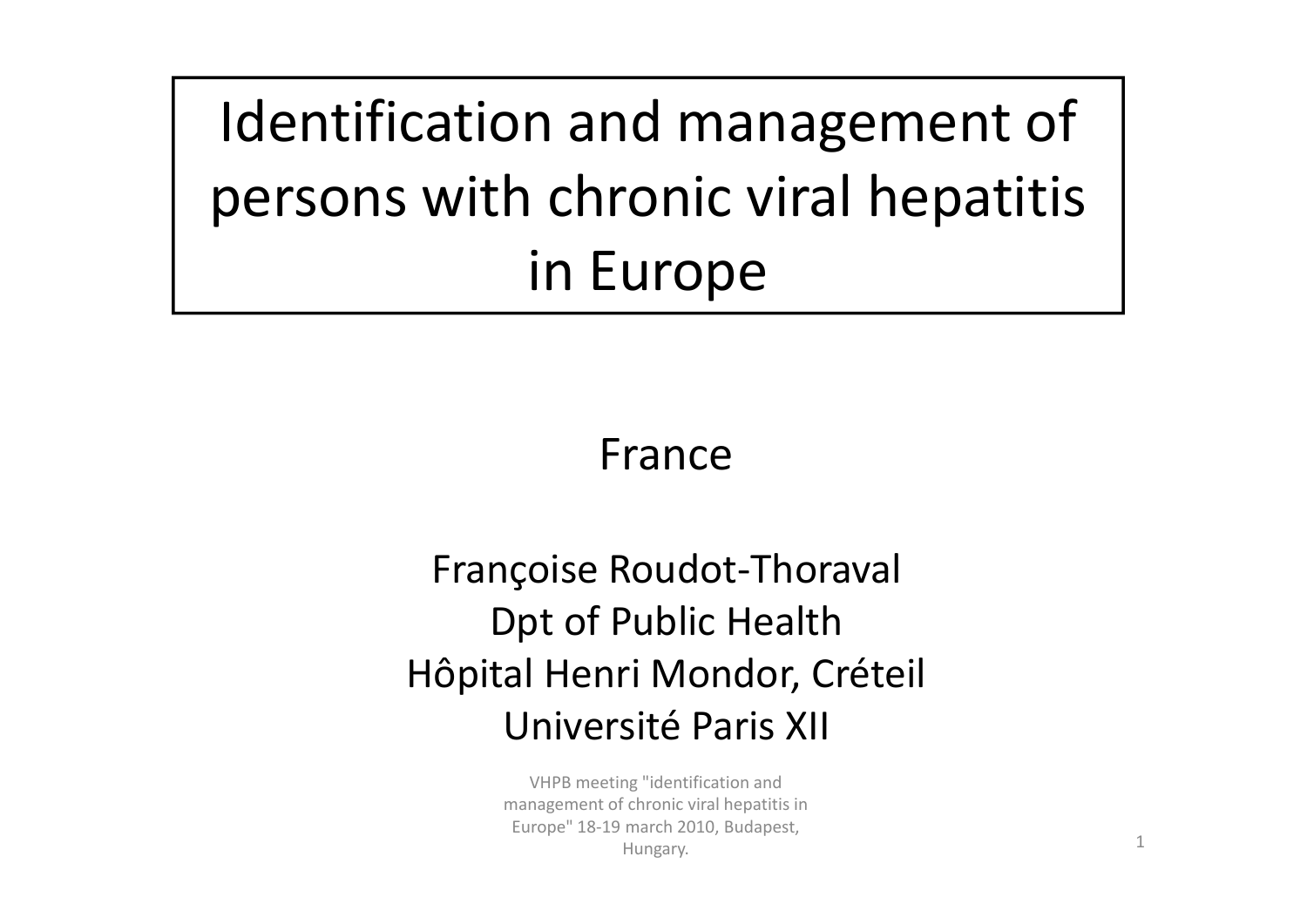# Burden of disease (1)

- •• HCV infection
	- – <sup>2</sup> national cross sectional population‐based serosurveys of adults residing in metropolitan France: 1994 & 2004
		- Estimation of HCV ab and HCV‐RNA prevalence,
		- Data on risk factors
		- Awareness of HCV infection
	- – Surveillance network of hepatology reference centres: 2001 ‐ 2007
	- –Modelling of the epidemic: 2004, revised 2009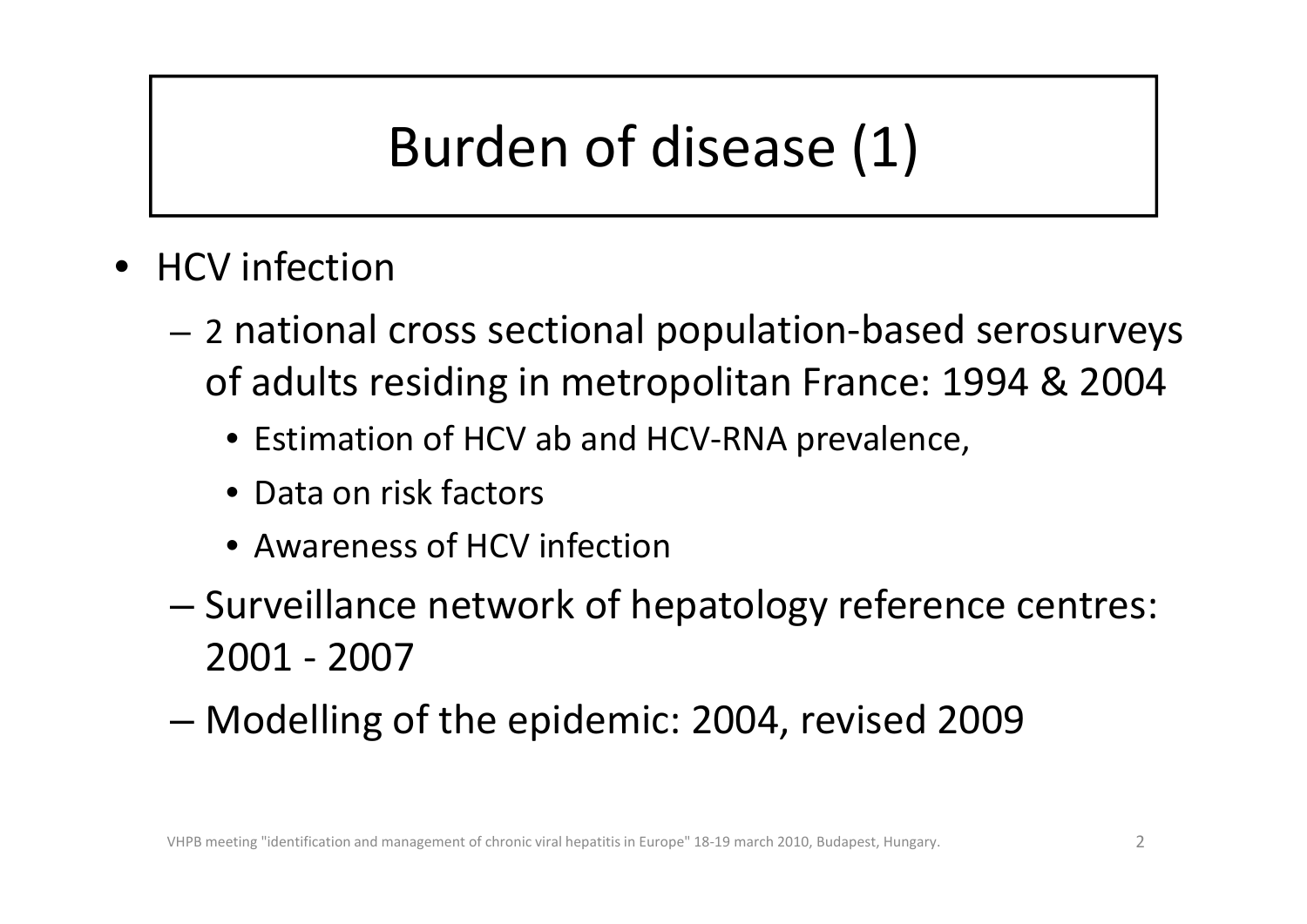## Burden of HCV infection



- •• Prevalence varied according to age, country of birth and precariousness
- • Number of chronically infected persons: **232,000**
- $\bullet$ **•** Estimated annual incidence: **2,700 – 4,400**
- $\bullet$ • Number of deaths attributable to HCV (2001): **2,646**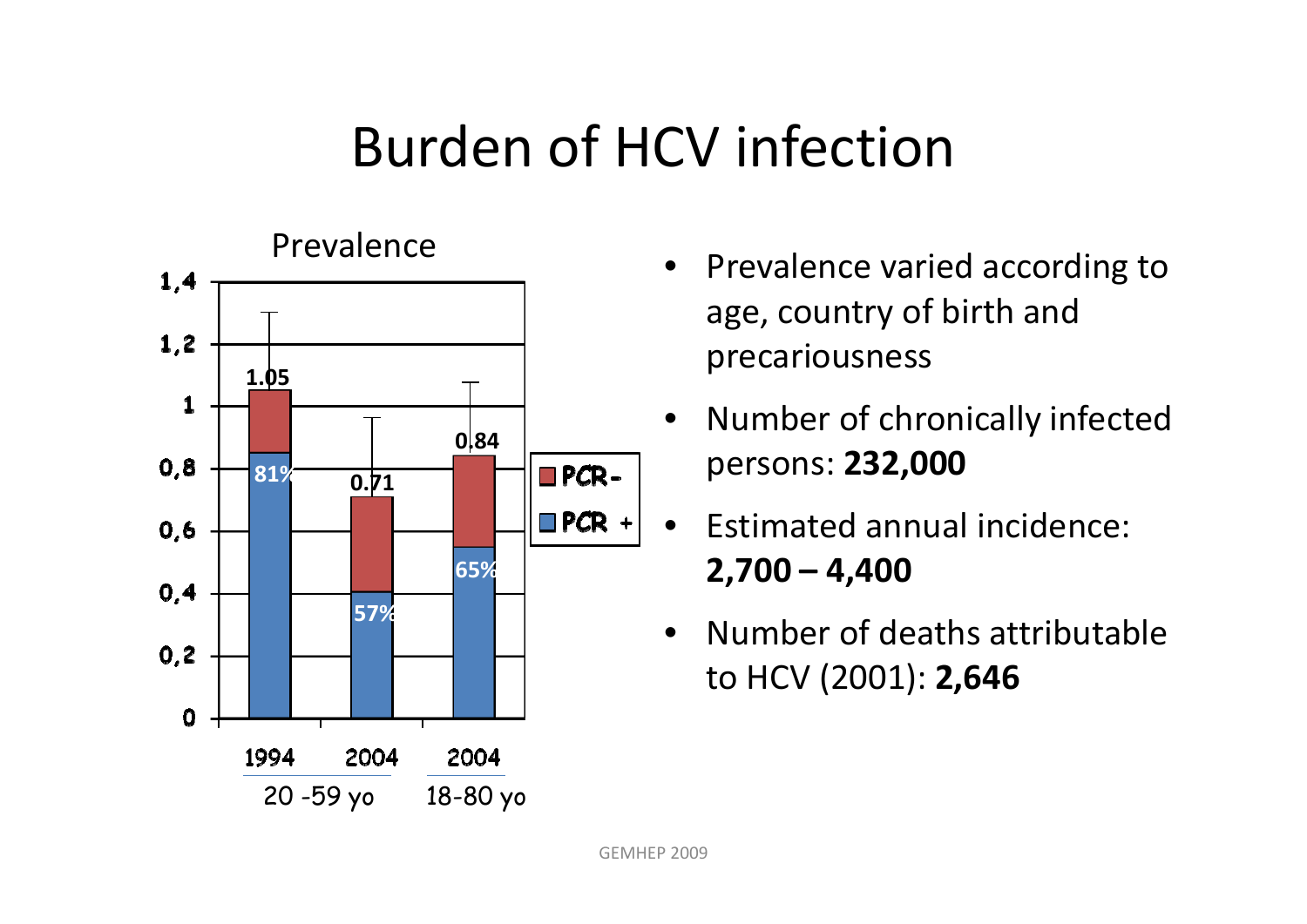### Clinical stages of patients newly referred for HCV infection in hepatology reference centres

|                          | $2001*$ (n=3906) $2006*$ (n=2729) |              |
|--------------------------|-----------------------------------|--------------|
| <b>Normal ALT values</b> | 15.4 %                            | 12.1%        |
| <b>Chronic hepatitis</b> | 61.4 %                            | 61.8%        |
| Cirrhosis                | 8.1%                              | 10.0%        |
| Decompensated cirrhosis  | 1.2 %<br>$-10%$                   | 1.5 %<br>12% |
| Hepatocellular carcinoma | 0.7%                              | $0.9\%$      |

\* 26 centres en 2001, 24 in 2006

E Delarocque-Astagneau et al,J Viral Hepatitis 2009

VHPB meeting "identification and management of chronic viral hepatitis in Europe" 18‐19 march 2010, Budapest, Hungary.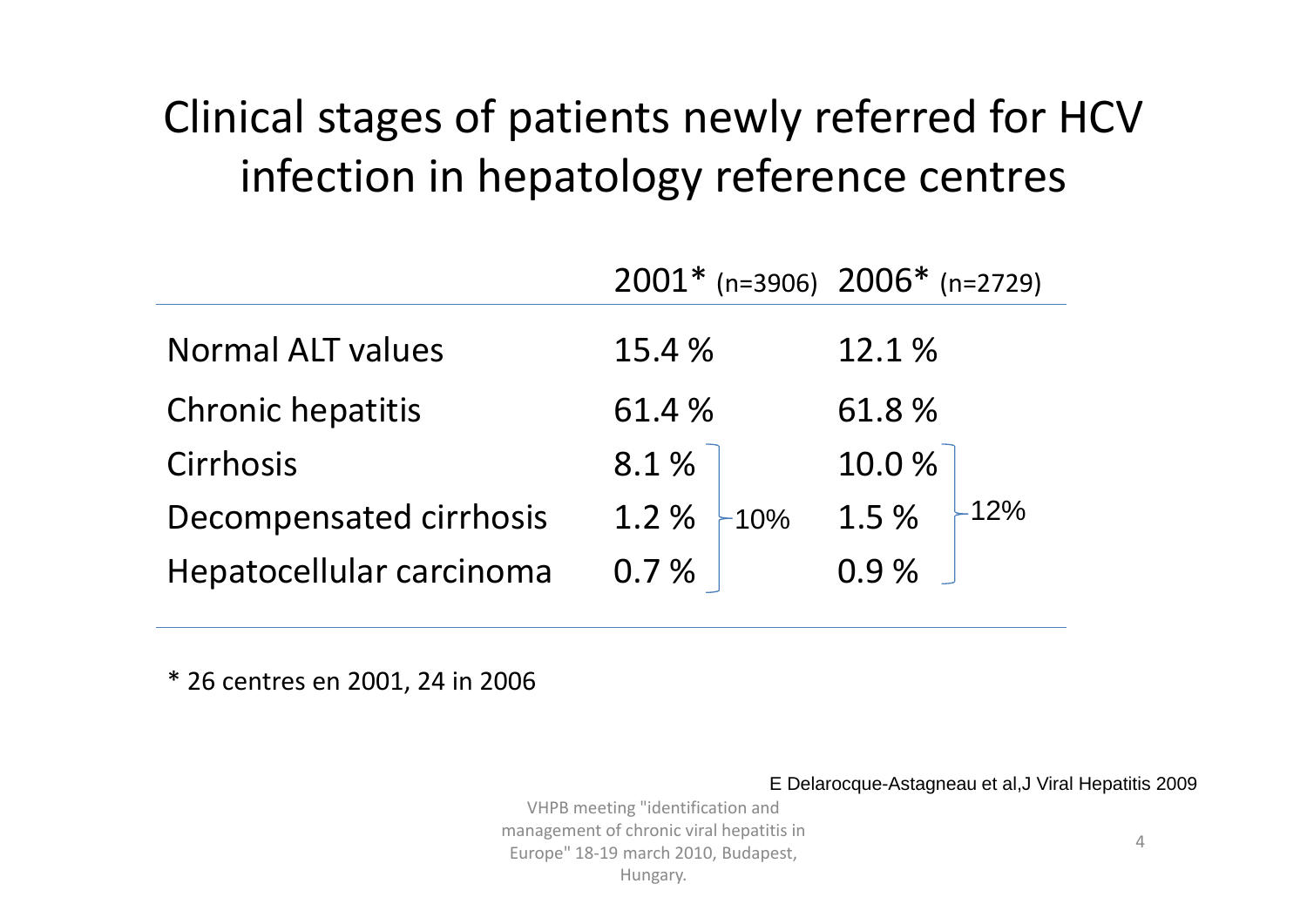### Modelling of HCV related mortality: impact of the treatment

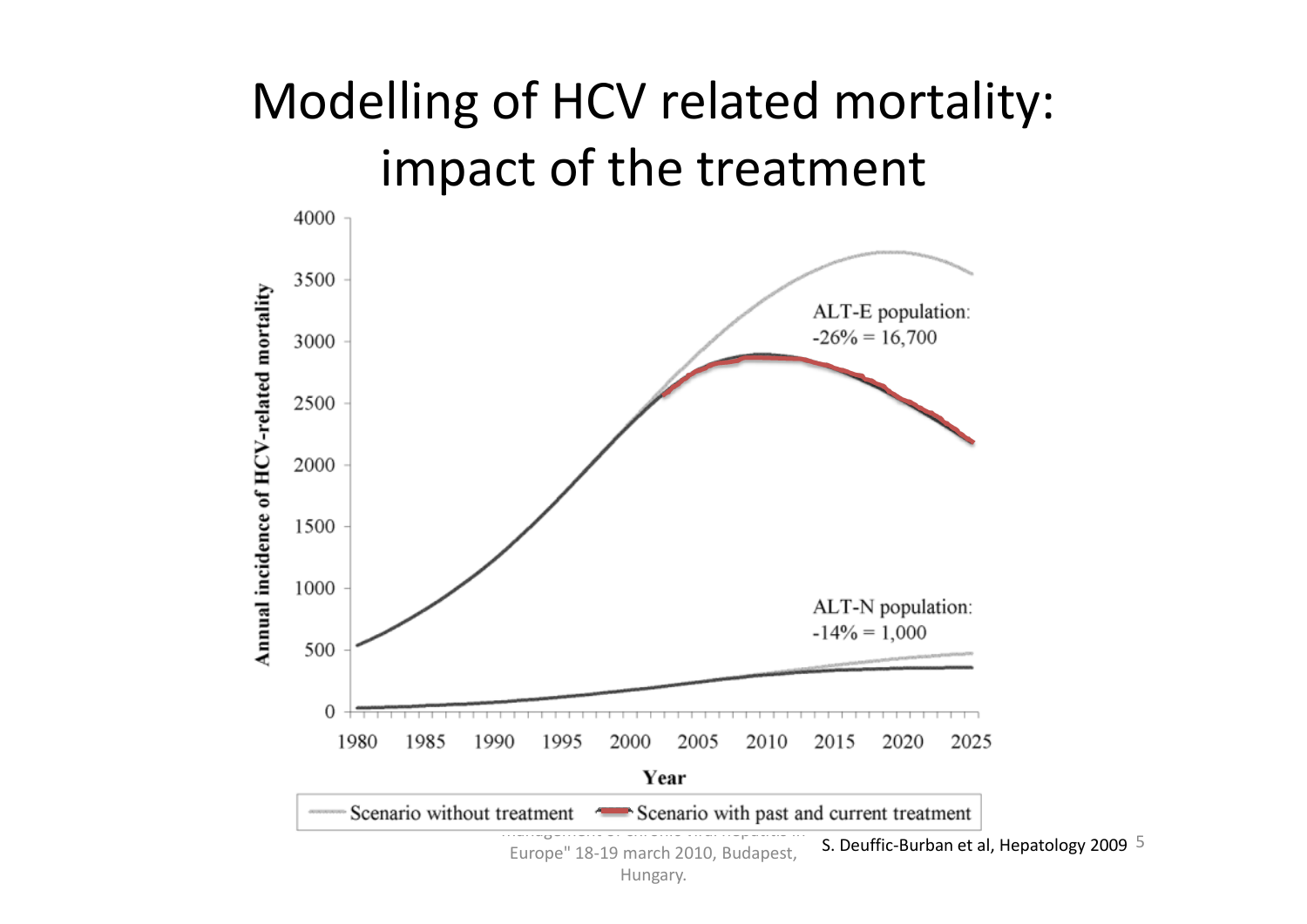# Burden of disease (2)

- •• HBV infection
	- No recent epidemiological data since 1990s
	- <sup>1</sup> national cross sectional population‐based serosurvey of adults residing in metropolitan France: 2004
		- Estimation of HBs Ag and anti‐HBc Ab prevalence
		- data on risk factors
		- Awareness of HBs Ag chronic carriage
	- Mandatory notification of acute hepatitis B: 2004
	- $-$  Surveillance network of hepatology reference centres: started in 2008 (in substitution of HCV surveillance)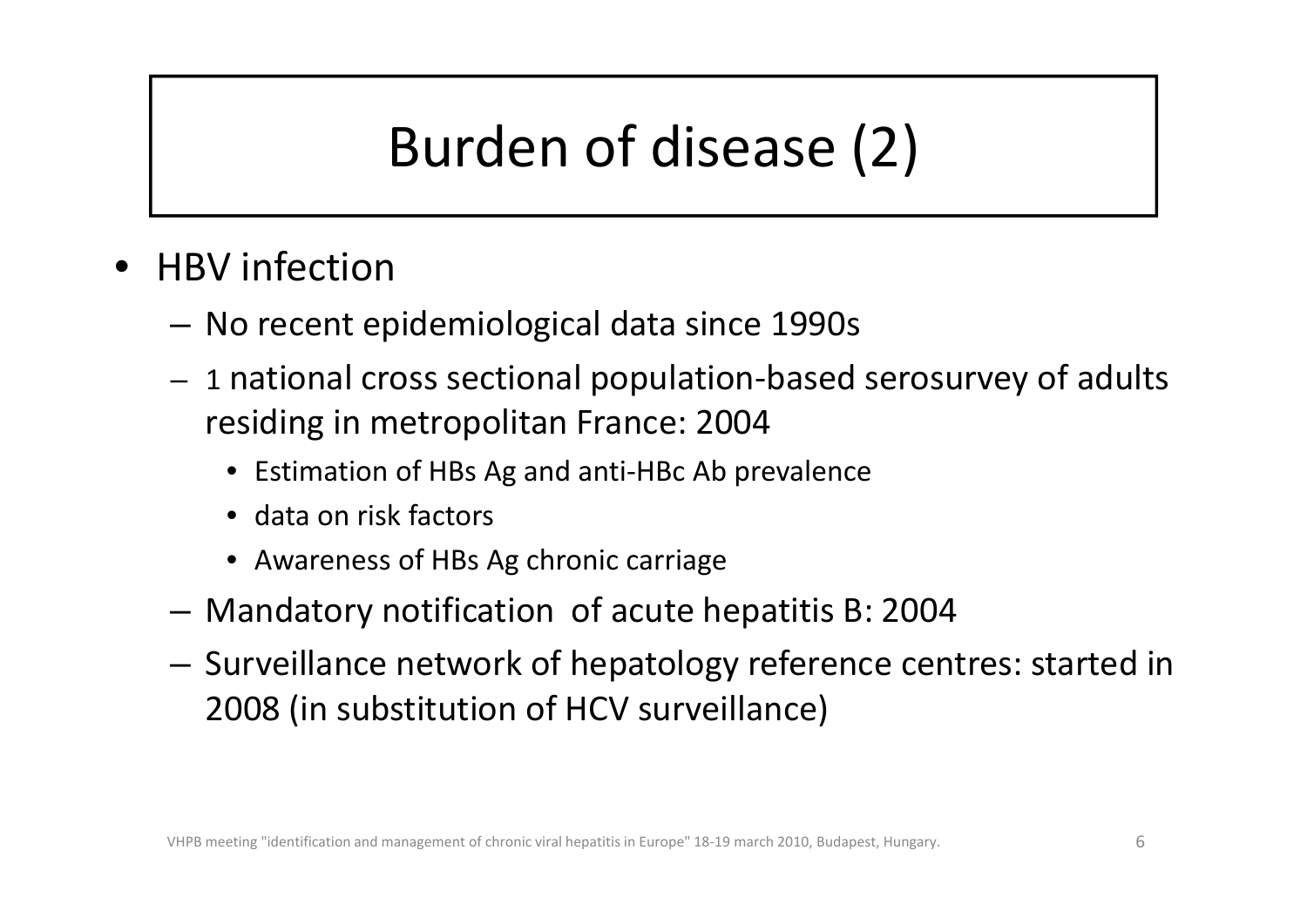### Burden of HBV infection

- Prevalence:
	- Anti‐HBc : 7.3%
	- $-$  HBs Ag carriage: 0.65%  $\,$ 
		- Men : **1.1%**, women **0.21%**
		- Strongly related to continent of birth, e.g. Sub‐Saharan Africa: **5.25%**
- Incidence:
	- –2,580 new infections/year <sup>=</sup> 4.1/100,000
- Mortality:
	- Number of deaths attributable to HBV (2001): **1,330**
- Surveillance network :
	- 78% of newly referred patients come from endemic countries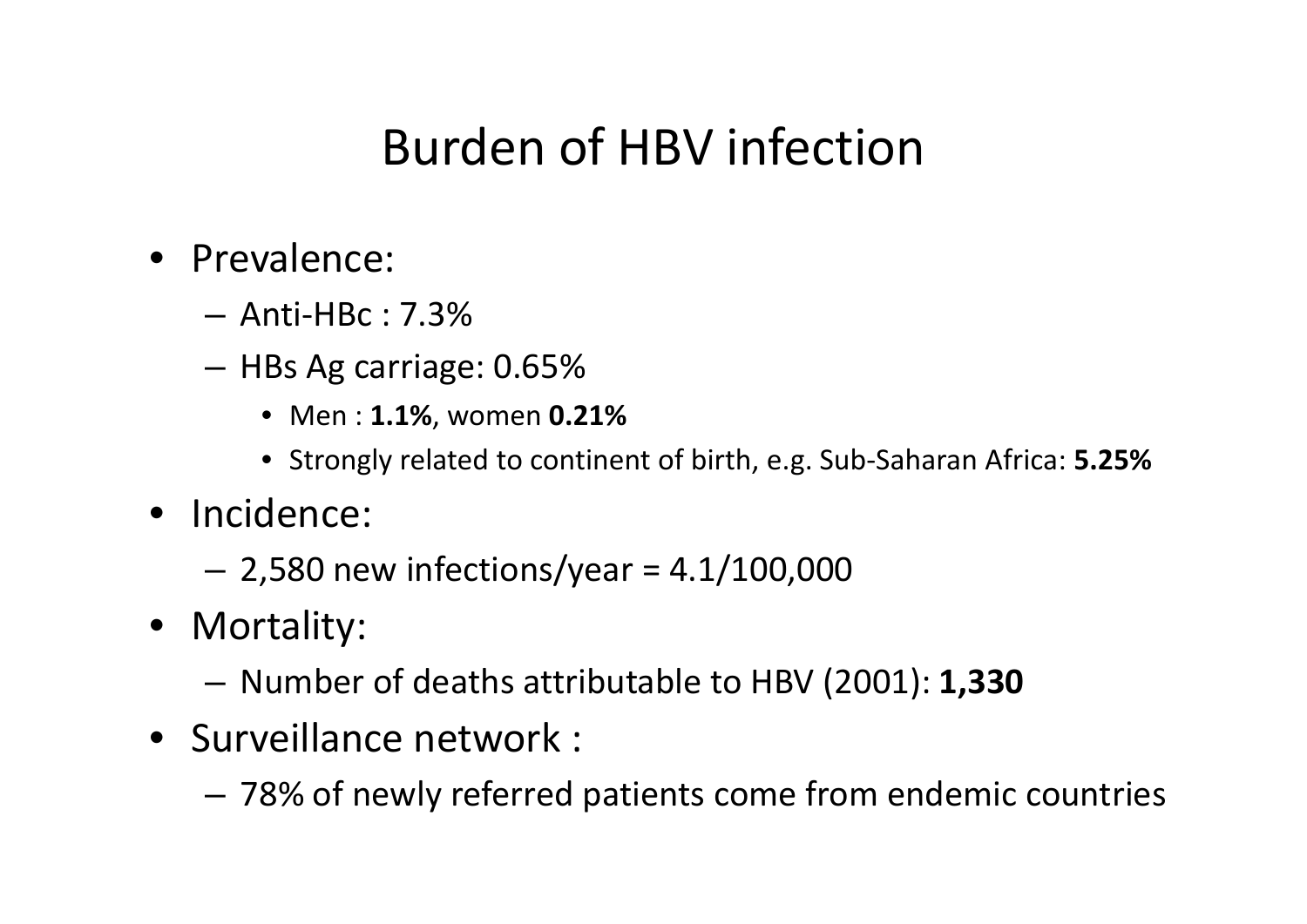# Screening strategy

- • Targets: Populations known to be at risk of infection, in order to:
	- Avoid transmission to household, sexual or occupational contacts
	- Allow earlier access to appropriate care in order to prevent complications (cirrhosis and cancer)
- • Goals:
	- achieve <sup>a</sup> 30 % reduction in HCV/HBV related morbi‐mortality (law of the 9/08/2004 relative to Public health policy)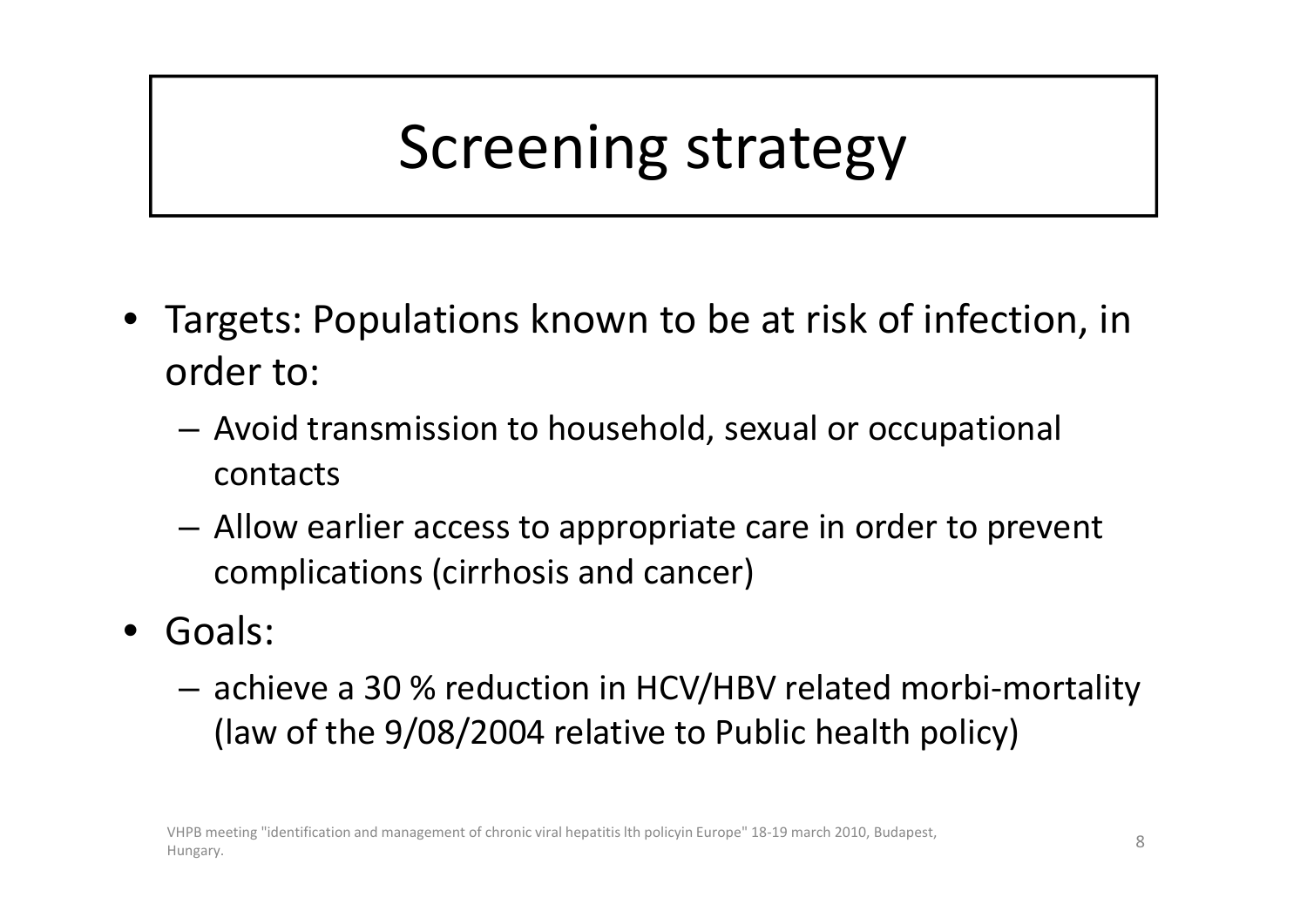- HCV : recommendations of the French Agency of evaluation (2001)
- • HBV:
	- Pregnant women (mandatory)
	- Before proposal of vaccination of at risk populations

### Target population Il Identification process

- First line : GPs
- Social security medical centre
- •All physicians
- Self‐request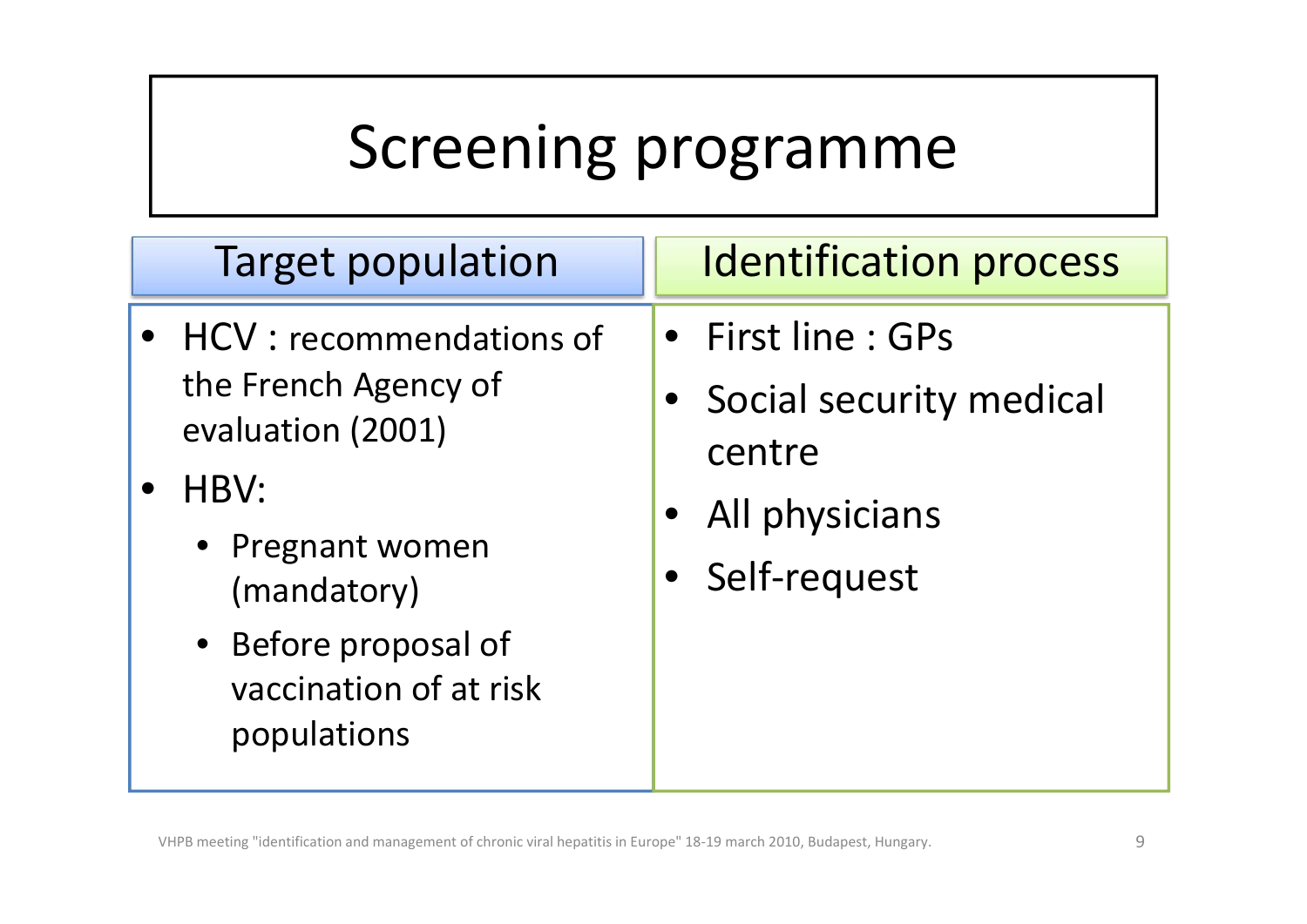Implementation

- Campaigns for the general public and health care professionals (media, newspapers, posters)
- Booklets at free disposal for physicians and for patients
- Training programmes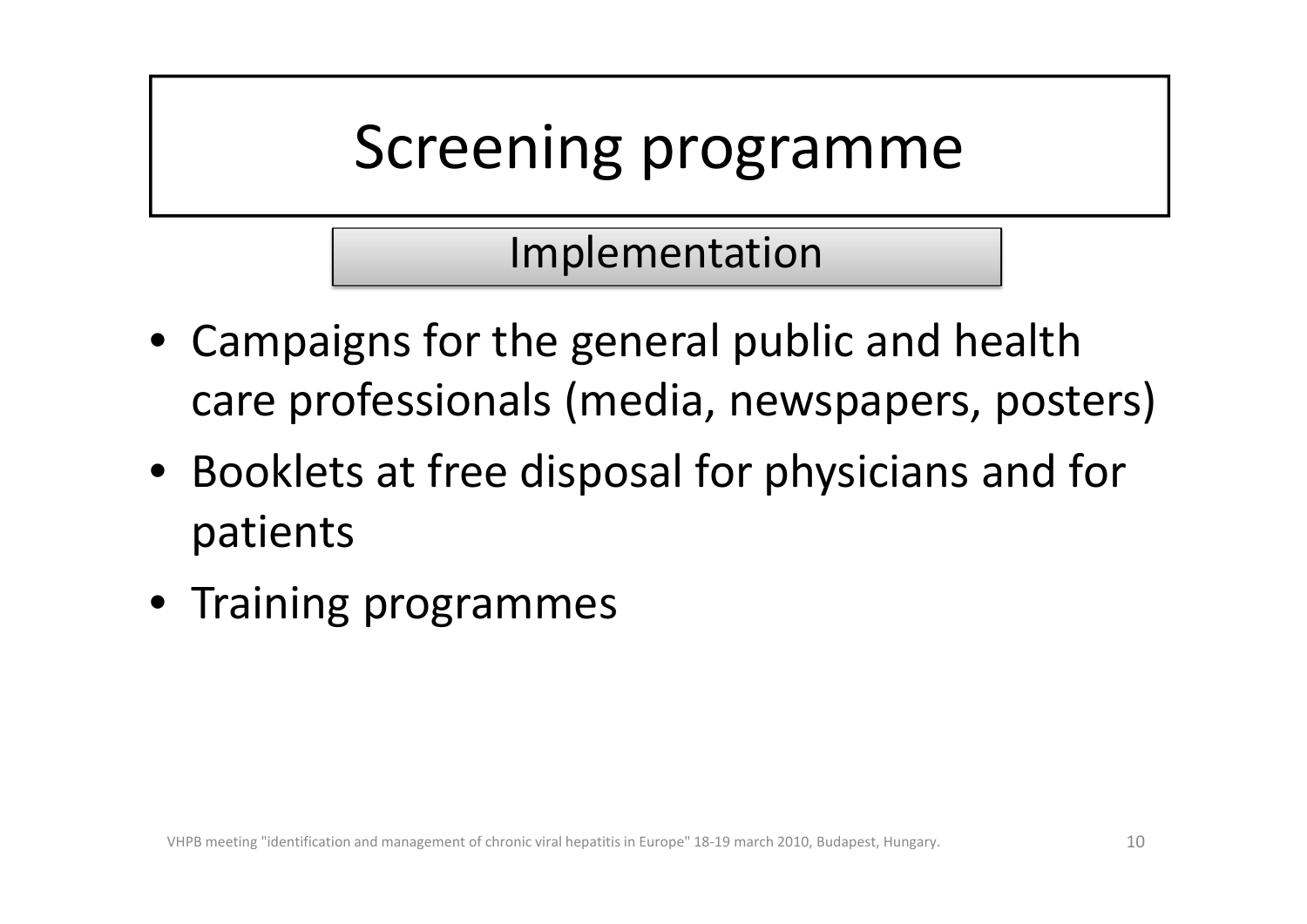### Results

- HCV:
	- – Proportion of patients aware of their HCV positivity evolved from 24% in 1994 to 56% in 2004
	- –Highest proportion of treated patients among European countries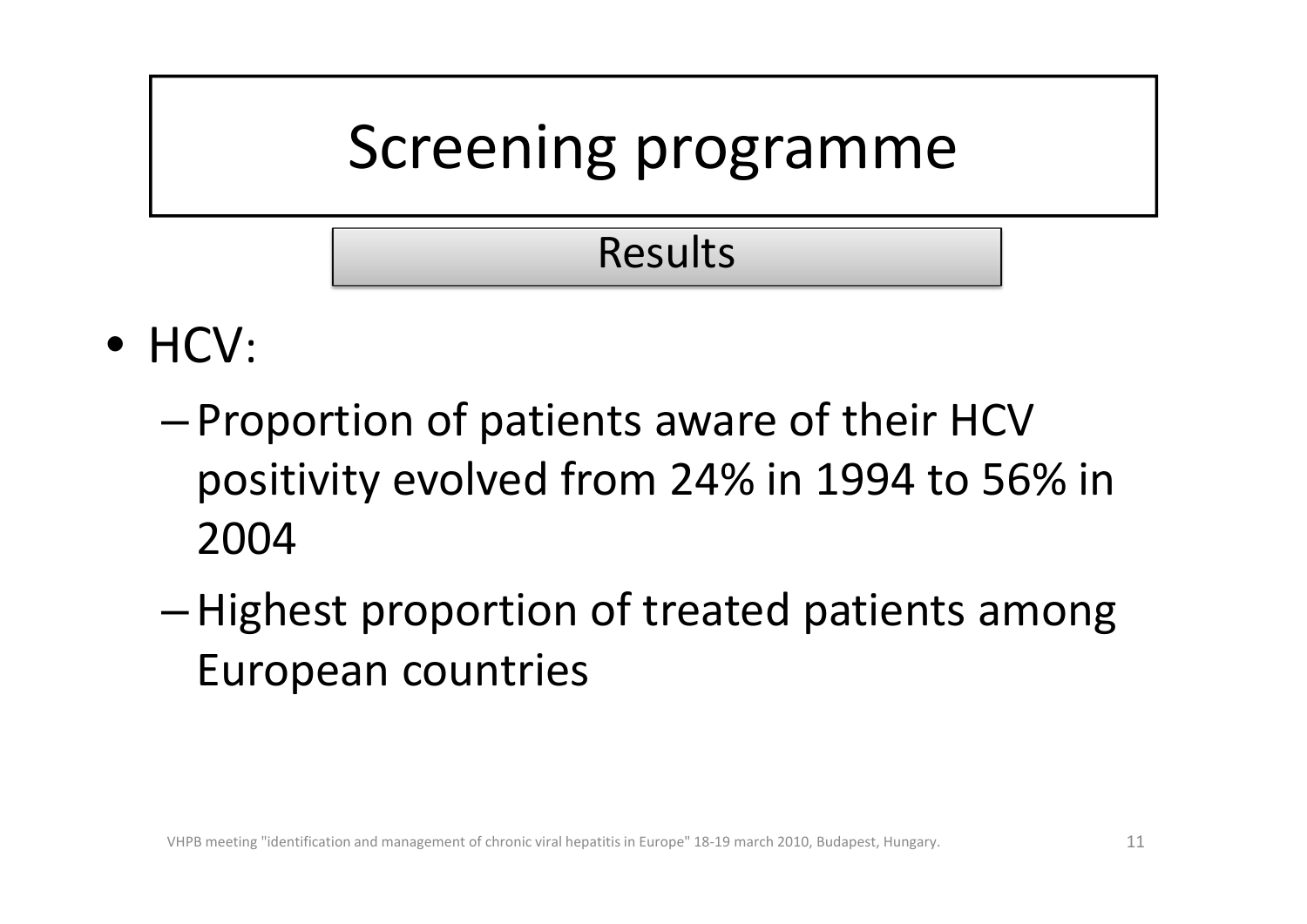### Proportion of patients aware of their HCV status according to source of infection



F.Dubois, Concours Med 2001 Enquête InVS 2003‐2004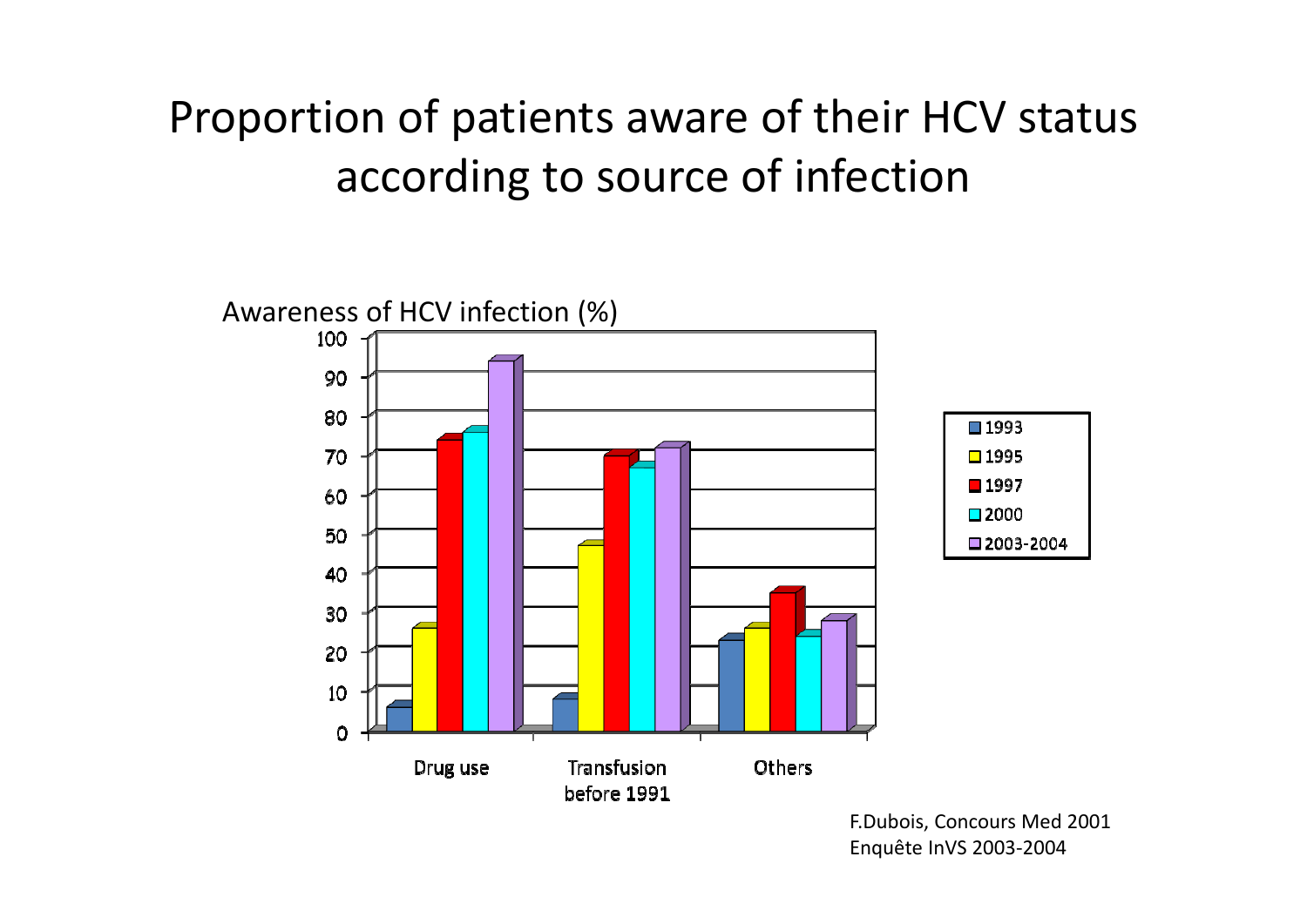### Cumulative treatment rate in 21 countries (end of 2005), according to national sources of prevalence



Fig. 4. Country-specific cumulative treatment rate indicating the number of patients ever treated with peginterferons per 100 prevalent HCV cases (HCV) prevalence rates in the 21 countries according to national sources: Austria 0.75%, Belgium 1.00%, Czech 0.20%, Denmark 0.70%, Finland 0.60% (estimated from neighbouring countries), France 0.84%, Germany 0.55%, Greece 1.05%, Hungary 0.80%, Rep. Ireland 0.71%, Italy 3.00%, the Netherlands 0.25%, Norway 0.60%, Poland 1.50%, Romania 4.50%, Russia 1.45%, Spain 1.50%, Sweden 0.50%, Switzerland 0.75%, Turkey 1.00%, United Kingdom 0.55%; Overall 1.29%. Source: Muhlberger, 2008, unpublished observations [2]) by country until end of 2005.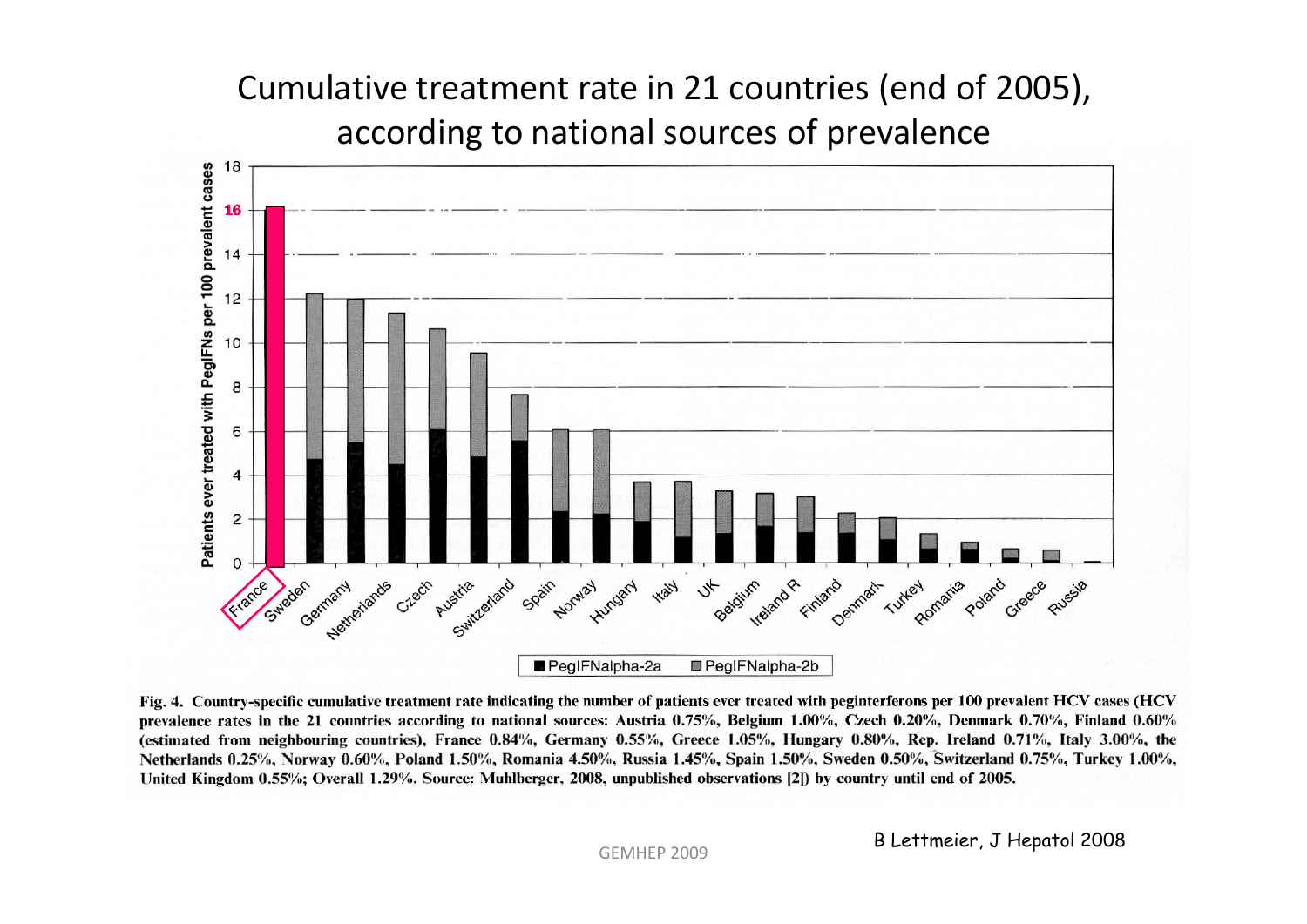### Results

- HCV:
	- Proportion of patients aware of their HCV positivity evolved from 24% in 1994 to 56% in 2004
	- Highest proportion of treated patients among European countries
- HBV:

### – Proportion of patients aware of HBs Ag positivity: 46%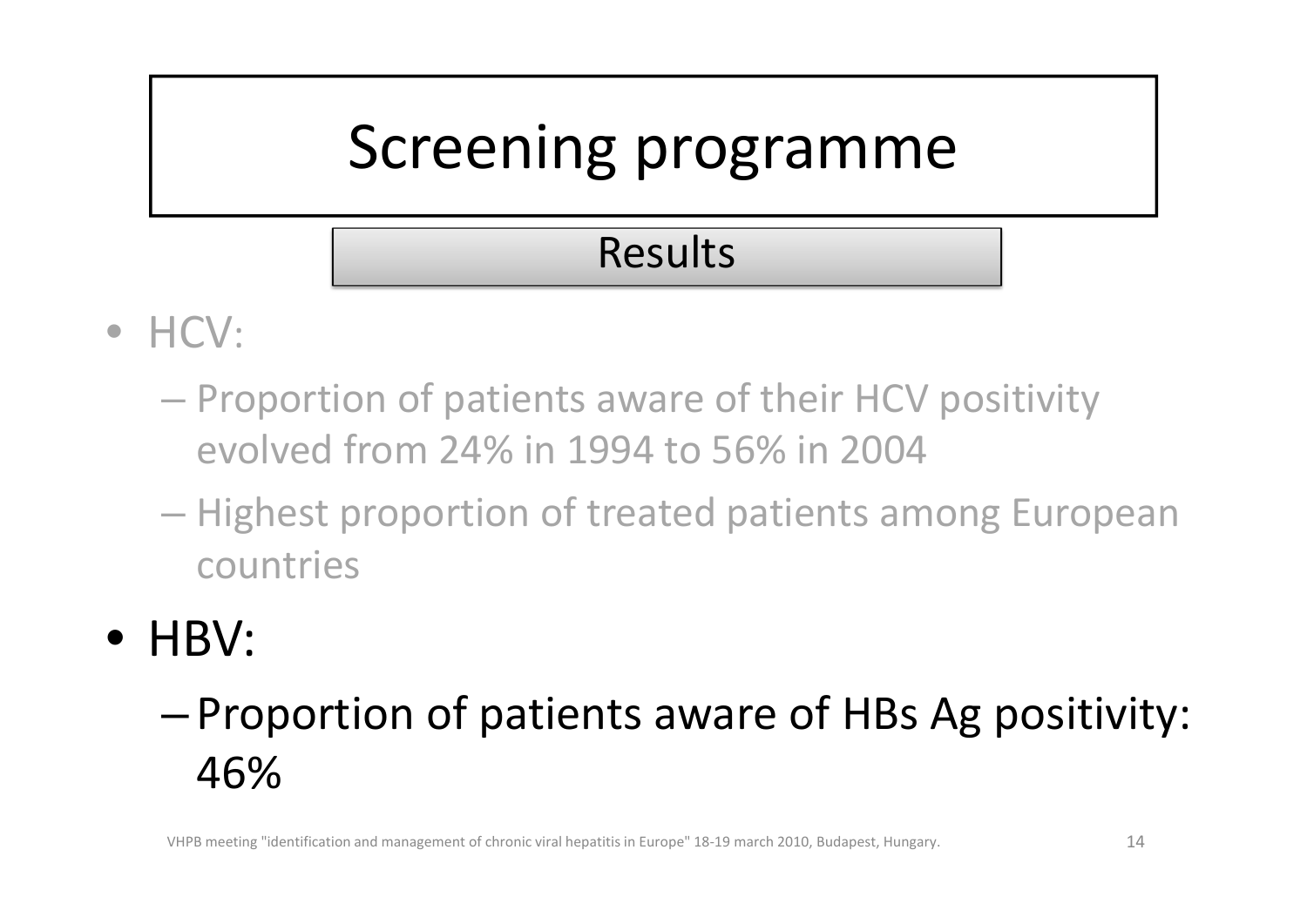### Costs of screening programme and the follow up

Payment of the screening programme Payment of follow-up

- • HCV: screening test is free of charge for individuals, with 100% coverage by the Social Health Insurance
- • HBV: 65 % of the cost of markers used for screening (HBs Ag anti‐HBs and HBc Ab) is reimbursed by the SHI; new guidelines and screening algorithm are being developed to allow full (100% ) coverage by the SHI

• Patients with chronic active liver disease and patients with cirrhosis are eligible to full coverage of their treatment and follow up by the SHI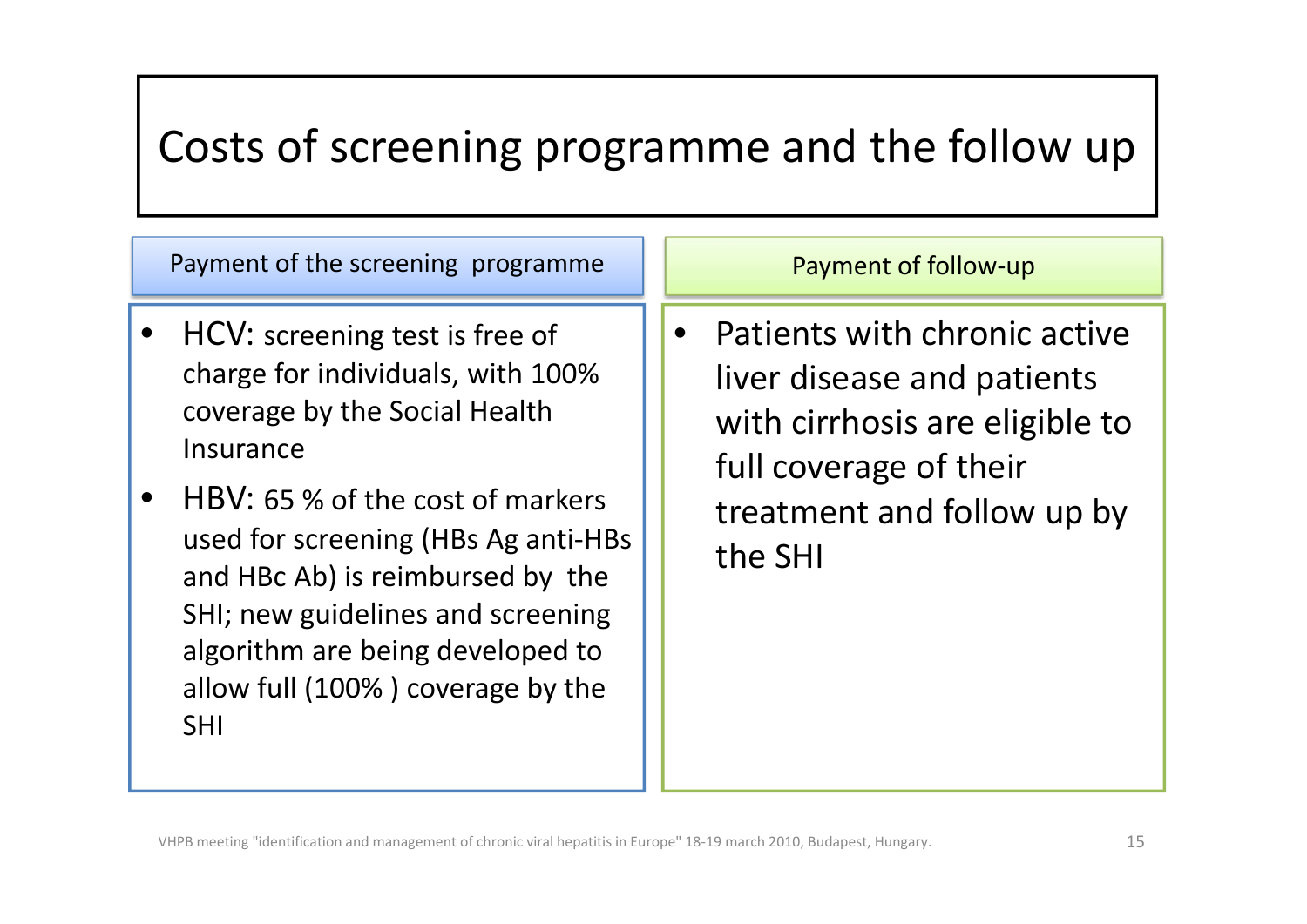# Treatment strategies (1)

- • HCV:
	- Reference therapy (PEG‐IFN & Ribavirin) can be offered to all patients needing <sup>a</sup> treatment, following the recommendations of the French Conference of consensus (2002);
	- $-$  Indications have been extended to patients with normal ALT, non responders or relapsers to <sup>a</sup> first treatment;
	- Contraindications to treatment have been progressively reduced with the use of adjuvant treatments.
	- $-$  First prescription is restricted to specialists
	- $-$  Preliminary eligibility to full coverage by the SHI  $\,$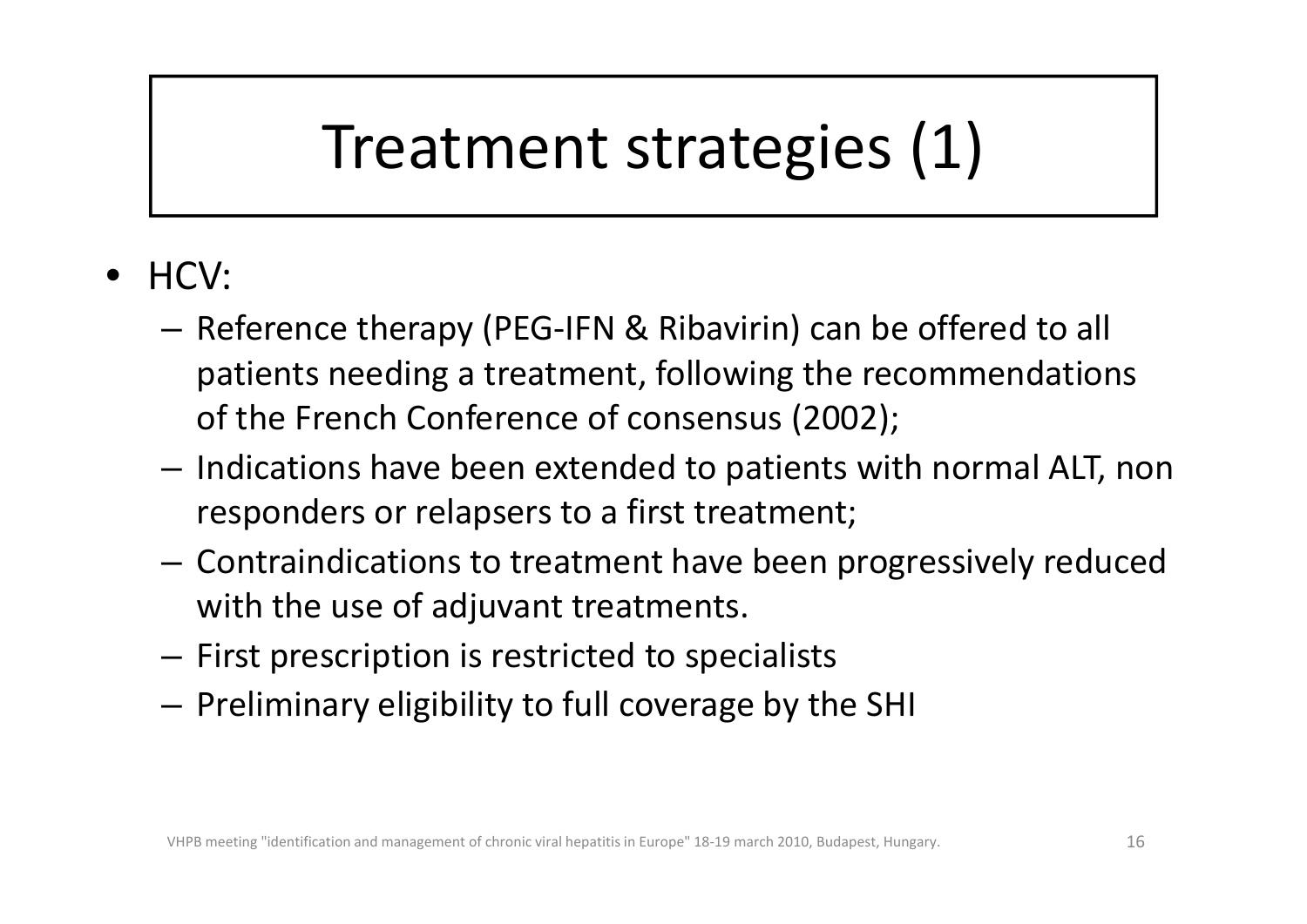# Treatment strategies (2)

- • HBV:
	- – All antiviral drugs currently approved by the EMEA are available in France.
	- $-$  First prescription restricted to specialists
	- $-$  Patients eligible to full coverage by the SHI  $\,$
- Follow‐up of HCV/HBV treatment
	- $-$  shared management by specialists and GPs in order to lighten the burden for hospitals
	- Actually, mainly by hospital specialists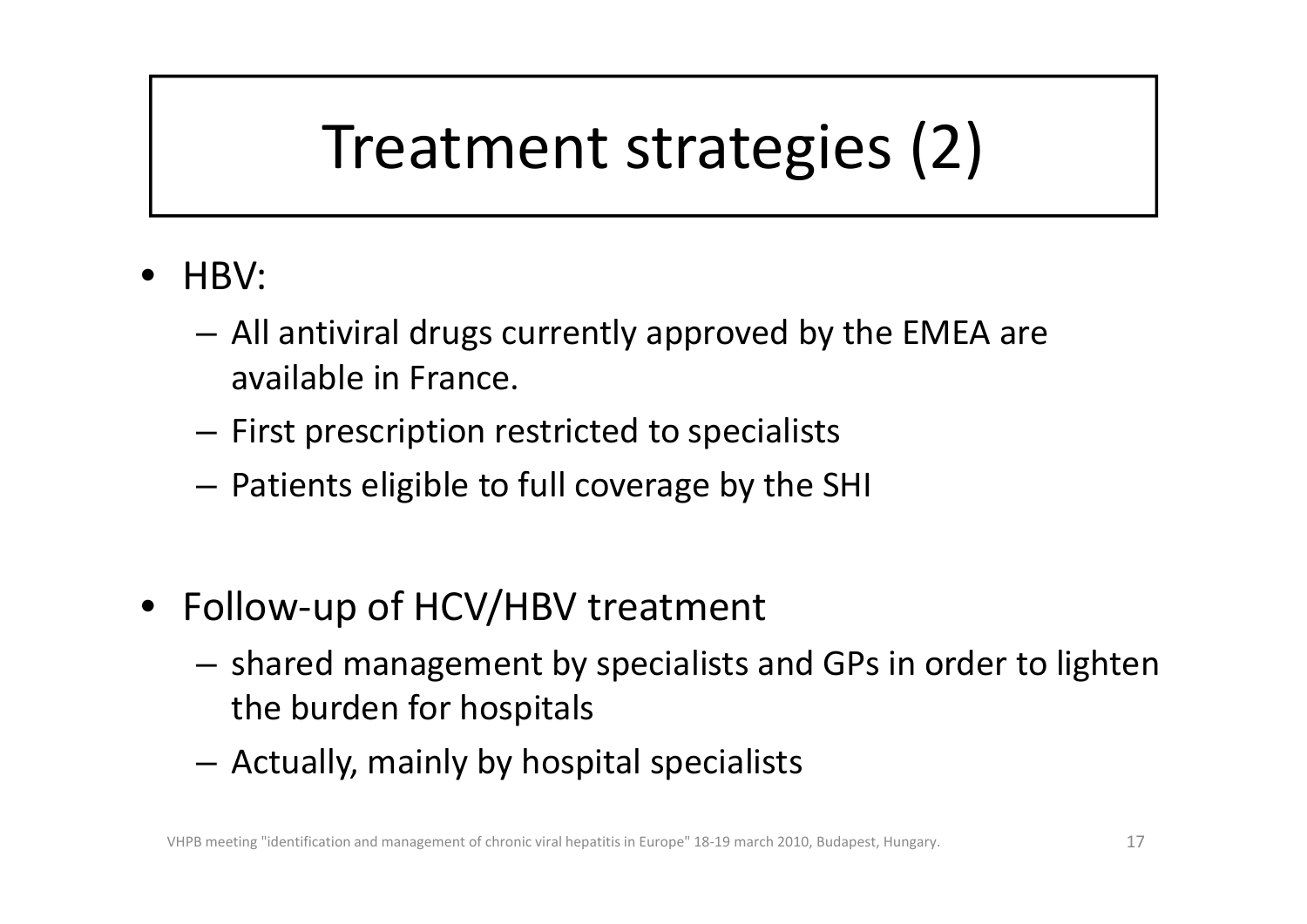# Impact of the screening strategy on the health care system

- Need for:
	- $-$  a better network between hospitals, GPs, physicians in special settings
	- – $-$  Balance between health care system and influx of newly diagnosed patients
- Screening/treatment programme costs <sup>a</sup> lot
	- Cost of testing
	- $-$  If successful, cost of treatment
	- $-$  Leading in long term to saving money
- Slight impact on the prevalence of HCV infection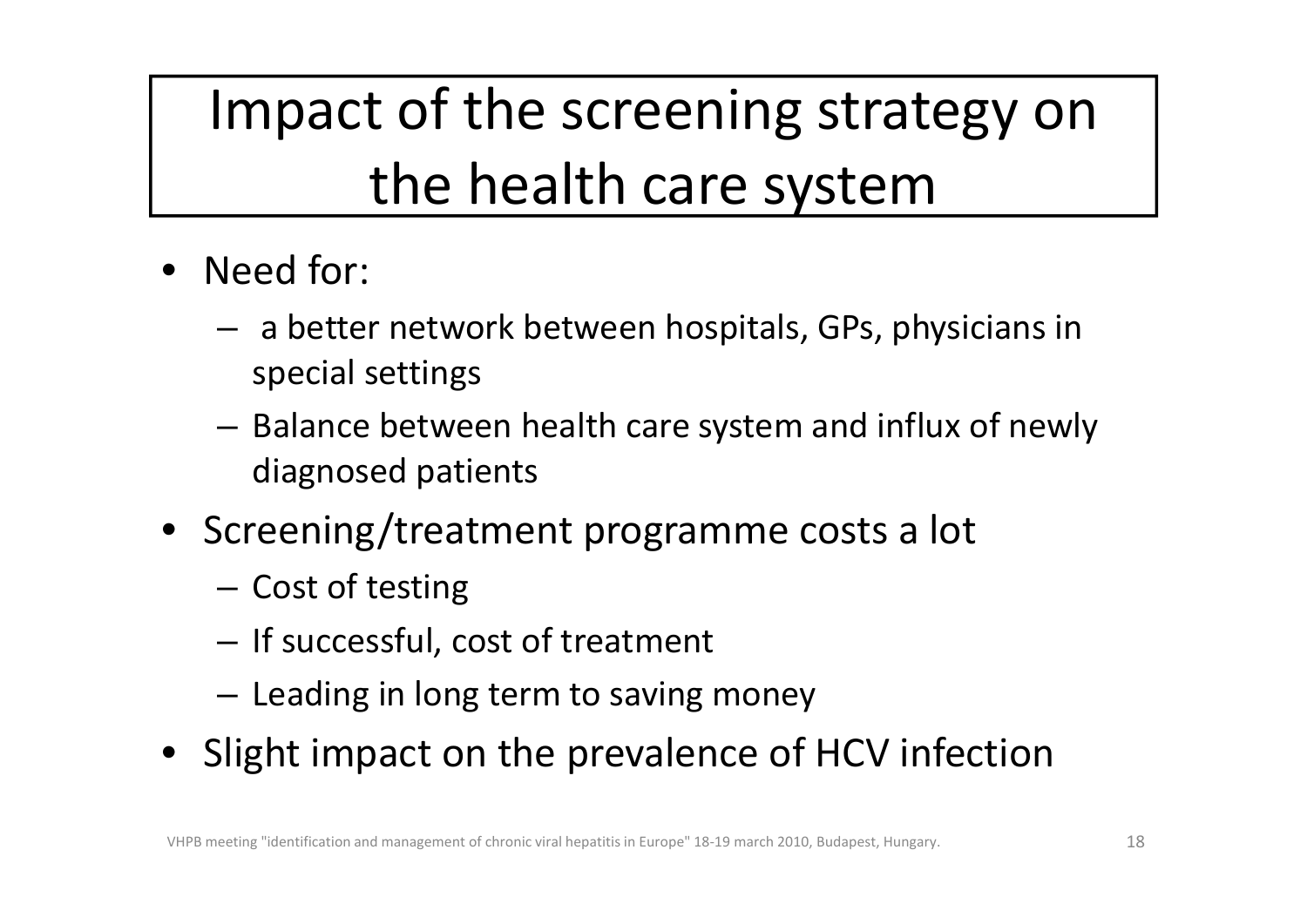# Evaluation of screening, follow‐up and treatment strategy

### Strengths **Challenges**

- • Good results for HCV:
	- % patients diagnosed
	- % patients treated
	- • Impact on morbi‐mortality already visible
- • Efficient system of surveillance
	- Follow up of the epidemics

- • Improve the level of HBV diagnosis
- • $\bullet$  lead the populations the most at risk to screening:
	- • Migrants in regular **and** irregular situation
	- •Drug users
- • Achieve an appropriate management of these patients